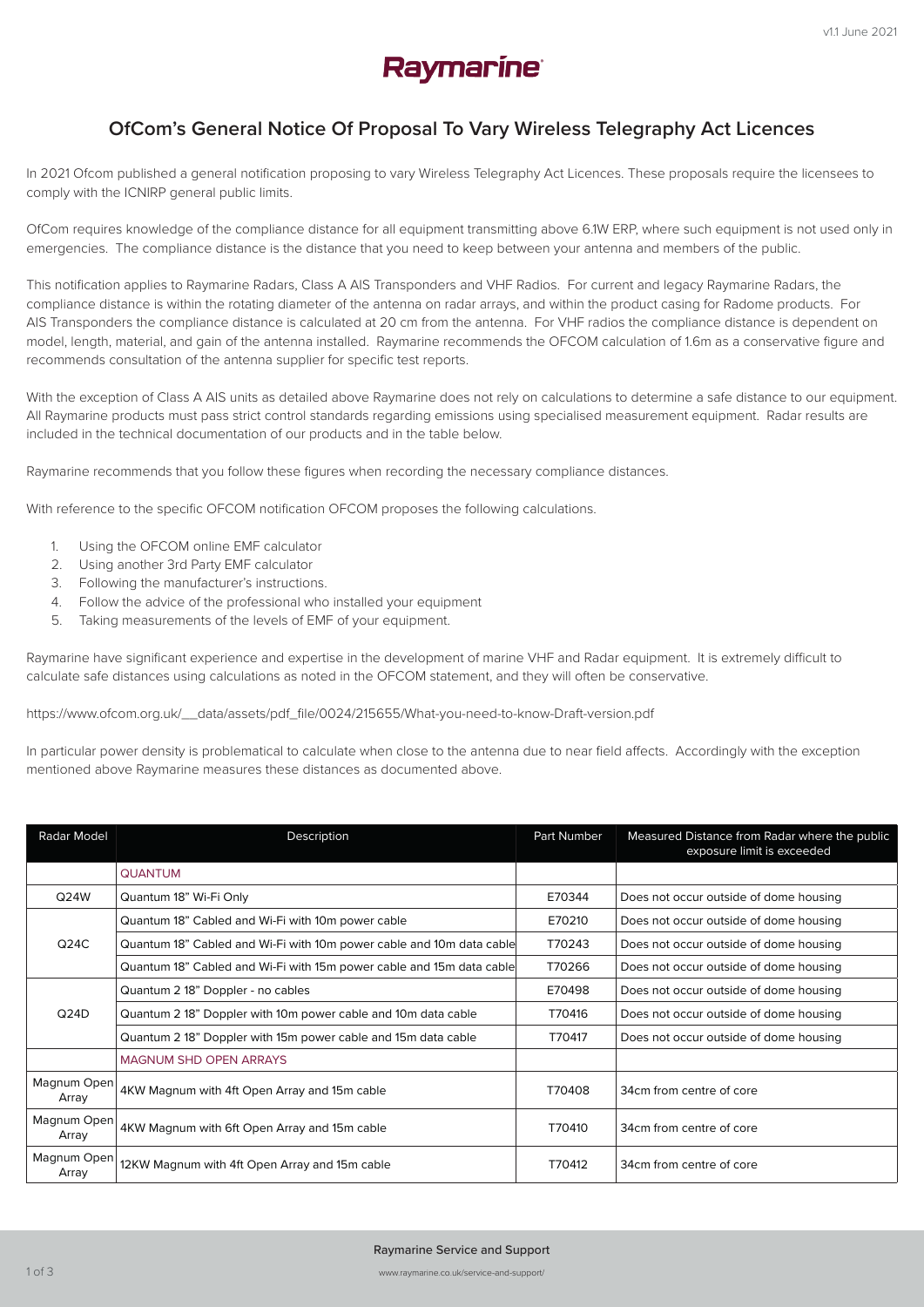| Radar Model          | Description                                         | Part Number | Measured Distance from Radar where the public<br>exposure limit is exceeded |
|----------------------|-----------------------------------------------------|-------------|-----------------------------------------------------------------------------|
| Magnum Open<br>Array | 12KW Magnum with 6ft Open Array and 15m cable       | T70414      | 34cm from centre of core                                                    |
| Magnum Open<br>Array | Magnum 12KW pedestal (with VCM100)                  | E70484      |                                                                             |
| Magnum Open<br>Array | Magnum 4KW pedestal (with VCM100)                   | E70487      |                                                                             |
| Magnum Open<br>Array | Magnum 4ft Open Array                               | E70490      |                                                                             |
| Magnum Open<br>Array | Magnum 6ft Open Array                               | E70491      |                                                                             |
|                      | <b>DOMES DIGITAL</b>                                |             |                                                                             |
| <b>RD418D</b>        | 18" 4KW Transmitter Digital Dome with cable         | E92129      | Does not occur outside of dome housing                                      |
| <b>RD418D</b>        | 18" 4KW Transmitter Digital Radome without cable    | E92130      | Does not occur outside of dome housing                                      |
| <b>RD424D</b>        | 24" 4KW Transmitter Digital Dome with cable         | E92131      | Does not occur outside of dome housing                                      |
| <b>RD424D</b>        | 24" 4KW Transmitter Digital Radome without cable    | E93132      | Does not occur outside of dome housing                                      |
|                      | <b>DOMES HD DIGITAL</b>                             |             |                                                                             |
| RD418HD              | 18" 4KW HD Transmitter Digital Dome no cable        | E92142      | Does not occur outside of dome housing                                      |
| RD418HD              | 18" 4KW HD Transmitter Digital Dome with 10m cable  | T70168      | Does not occur outside of dome housing                                      |
| RD424HD              | 24" 4KW HD Transmitter Digital Radome no cable      | E92143      | Does not occur outside of dome housing                                      |
| RD424HD              | 24" 4KW HD Transmitter Digital Radome with cable    | T70169      | Does not occur outside of dome housing                                      |
|                      | <b>HD OPEN ARRAYS</b>                               |             |                                                                             |
| <b>RA1048HD</b>      | 4KW HD Open Array Pedestal                          | E52069      | 34cm from centre of core                                                    |
| <b>RA1048HD</b>      | 4KW HD Enhanced Open Array Pedestal (with VCM100)   | E52069E     | 34cm from centre of core                                                    |
| <b>RA1072HD</b>      | 72" 4KW HD Colour Open Array with cable             | T70171      | 34cm from centre of core                                                    |
|                      | <b>SHD OPEN ARRAYS</b>                              |             |                                                                             |
|                      | 4KW SHD Open Array Pedestal (with VCM100)           | E52081      | 34cm from centre of core                                                    |
|                      | 4KW SHD Enhanced Open Array Pedestal (with VCM100)  | E52081E     | 34cm from centre of core                                                    |
|                      | 12KW SHD Open Array Pedestal (with VCM100)          | E52082      | 34cm from centre of core                                                    |
|                      | 12KW SHD Enhanced Open Array Pedestal (with VCM100) | E52082E     | 34cm from centre of core                                                    |
|                      | <b>DOMES ANALOGUE</b>                               |             |                                                                             |
| <b>RD218</b>         | 18" 2KW Transmitter Analogue Radome                 | E52065      | Does not occur outside of dome housing                                      |
| <b>RD224</b>         | 24" 4KW Transmitter Analogue Radome                 | E52067      | Does not occur outside of dome housing                                      |

| <b>VHF Model</b> | Description                                           | Part Number | <b>EIRP</b><br>Power<br><b>Watts</b> | Frequency<br><b>MHz</b> | Measured Distance from VHF Antenna where the<br>public exposure limit is exceeded |
|------------------|-------------------------------------------------------|-------------|--------------------------------------|-------------------------|-----------------------------------------------------------------------------------|
|                  |                                                       |             |                                      |                         |                                                                                   |
| Ray53            | Single station Fixed mount VHF                        | E70524      | 25                                   | 155.500-161.425         | Recommended to contact local antenna supplier                                     |
| Ray63            | Dual Station Fixed mount VHF                          | E70616      | 25                                   | 155.500-161.425         | Recommended to contact local antenna supplier                                     |
| Ray73            | Dual Station Fixed mount VHF with AIS                 | E70517      | 25                                   | 155.500-161.425         | Recommended to contact local antenna supplier                                     |
| Ray90            | <b>Modular Multi-Station VHF</b>                      | E70492      | 25                                   | 155.500-161.425         | Recommended to contact local antenna supplier                                     |
| Ray91            | Modular Multi-Station VHF with AIS                    | E70493      | 25                                   | 155.500-161.425         | Recommended to contact local antenna supplier                                     |
| Ray50            | Single station Fixed mount VHF                        | E70243      | 25                                   | 155.500-161.425         | Recommended to contact local antenna supplier                                     |
| Ray52            | Single station Fixed mount VHF with<br>integrated GPS | E70345      | 25                                   | 155.500-161.425         | Recommended to contact local antenna supplier                                     |
| Ray60            | Dual Station Fixed mount VHF                          | E70245      | 25                                   | 155.500-161.425         | Recommended to contact local antenna supplier                                     |
| Ray70            | Dual Station Fixed mount VHF with AIS                 | E70251      | 25                                   | 155.500-161.425         | Recommended to contact local antenna supplier                                     |
| Ray260E          | Modular Multi-Station VHF for Europe                  | E70088      | 25                                   | 155.500-161.425         | Recommended to contact local antenna supplier                                     |
| Ray260           | Modular Multi-Station VHF for USA                     | E70087      | 25                                   | 155.500-161.425         | Recommended to contact local antenna supplier                                     |